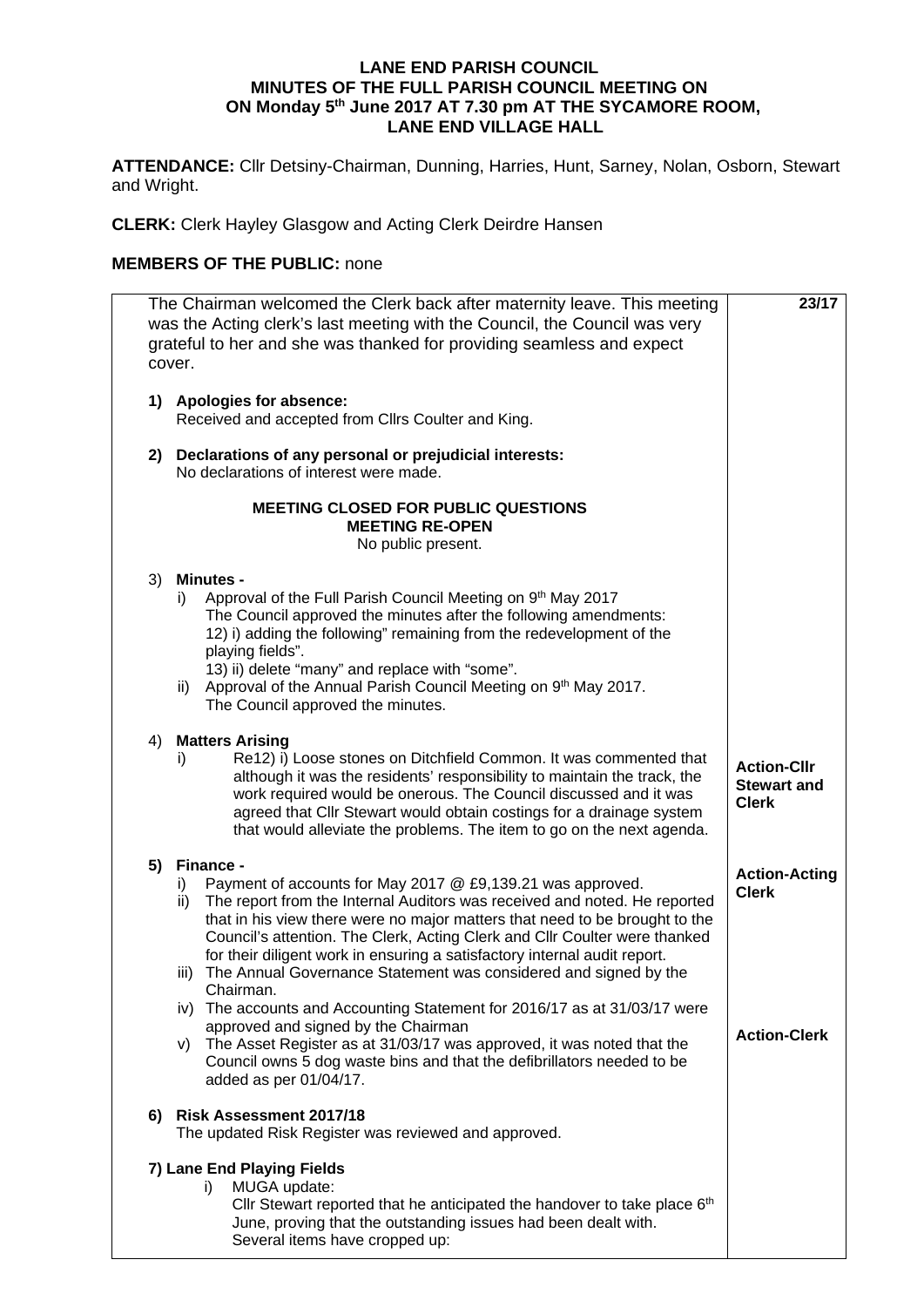|                                                    | ii)<br>iii)                                                                                                                                                                                                                                      | $\bullet$<br>meeting.<br>licence.<br>management. | the next meeting.<br>Cllrs Stewart and Harries will look at ways of minimizing<br>Clubhouse update: covered under i)<br>Management structure of playing fields update:<br>Chairman, Colin Harries, Vice- Chairman and Richard Bates,<br>Treasurer. A lot of work need to be undertaken before the new<br>iv) New lease being formulated and will be agreed with the new | The current fence allows people to climb the gate and enter<br>the MUGA when locked. A "fan" at the top of the gate would<br>deter people from climbing the gate. A proposal to be put to<br>Some minimal vandalism has occurred around the clubhouse<br>potential vandalism and report with a proposal at the next<br>Cllr Harries reported that the new management group has met and<br>had a very constructive meeting, with Stuart George been appointed<br>management can operate the facilities. The anticipated period before<br>the new structure is in place is to be filled by LESA on a monthly rolling | 24/17<br><b>Action Cllr</b><br><b>Stewart and</b><br><b>Harries</b> |
|----------------------------------------------------|--------------------------------------------------------------------------------------------------------------------------------------------------------------------------------------------------------------------------------------------------|--------------------------------------------------|-------------------------------------------------------------------------------------------------------------------------------------------------------------------------------------------------------------------------------------------------------------------------------------------------------------------------------------------------------------------------|--------------------------------------------------------------------------------------------------------------------------------------------------------------------------------------------------------------------------------------------------------------------------------------------------------------------------------------------------------------------------------------------------------------------------------------------------------------------------------------------------------------------------------------------------------------------------------------------------------------------|---------------------------------------------------------------------|
|                                                    | 7) Mole and Picket Charities<br>The Secretary of the charities will need to register the new trustees on the<br>Charities Commission Web site. Clerk to inform Mrs. Harris.<br>It is hoped a meeting of all 5 trustees will be held in mid-July. | <b>Action-Clerk</b>                              |                                                                                                                                                                                                                                                                                                                                                                         |                                                                                                                                                                                                                                                                                                                                                                                                                                                                                                                                                                                                                    |                                                                     |
|                                                    | 8) Clerk's report.<br>Where required the Acting Clerk elaborated and expanded on her report.                                                                                                                                                     |                                                  |                                                                                                                                                                                                                                                                                                                                                                         |                                                                                                                                                                                                                                                                                                                                                                                                                                                                                                                                                                                                                    |                                                                     |
| 9)                                                 | Invitations to Meetings, Correspondence & Reports received.<br>Noted that there was nothing not on the agenda.                                                                                                                                   |                                                  |                                                                                                                                                                                                                                                                                                                                                                         |                                                                                                                                                                                                                                                                                                                                                                                                                                                                                                                                                                                                                    |                                                                     |
| 10) Matters raised by Councillors<br>11) Planning: |                                                                                                                                                                                                                                                  |                                                  |                                                                                                                                                                                                                                                                                                                                                                         |                                                                                                                                                                                                                                                                                                                                                                                                                                                                                                                                                                                                                    |                                                                     |
|                                                    |                                                                                                                                                                                                                                                  |                                                  | Decisions and Appeals (v)                                                                                                                                                                                                                                                                                                                                               | To consider new applications and receive Wycombe District Council                                                                                                                                                                                                                                                                                                                                                                                                                                                                                                                                                  | <b>Action-Acting</b><br><b>Clerk</b>                                |
|                                                    |                                                                                                                                                                                                                                                  | <b>New Applications</b>                          |                                                                                                                                                                                                                                                                                                                                                                         |                                                                                                                                                                                                                                                                                                                                                                                                                                                                                                                                                                                                                    |                                                                     |
|                                                    |                                                                                                                                                                                                                                                  | 17/05927/FUL                                     | Judlens, High Street                                                                                                                                                                                                                                                                                                                                                    | Erection of a block of 4x1-<br>bed self-contained flats to<br>with<br>bin/cycle<br>rear<br>stores& amenity area.<br>Objection. Cllr Stewart<br>formulate<br>will<br>the<br>Council's objection and<br>confer with the clerk.                                                                                                                                                                                                                                                                                                                                                                                       |                                                                     |
|                                                    |                                                                                                                                                                                                                                                  | 17/06100/FUL                                     | 8 Oak Tree Drive                                                                                                                                                                                                                                                                                                                                                        | Householder<br>application for removal<br>of<br>existing<br>garage,<br>erection<br>of<br>single<br>storey front & part<br>single/part two storey<br>side extension<br>with<br>alterations<br>to<br>fenestration,<br>alterations & relaying<br>to steps & creation of                                                                                                                                                                                                                                                                                                                                               |                                                                     |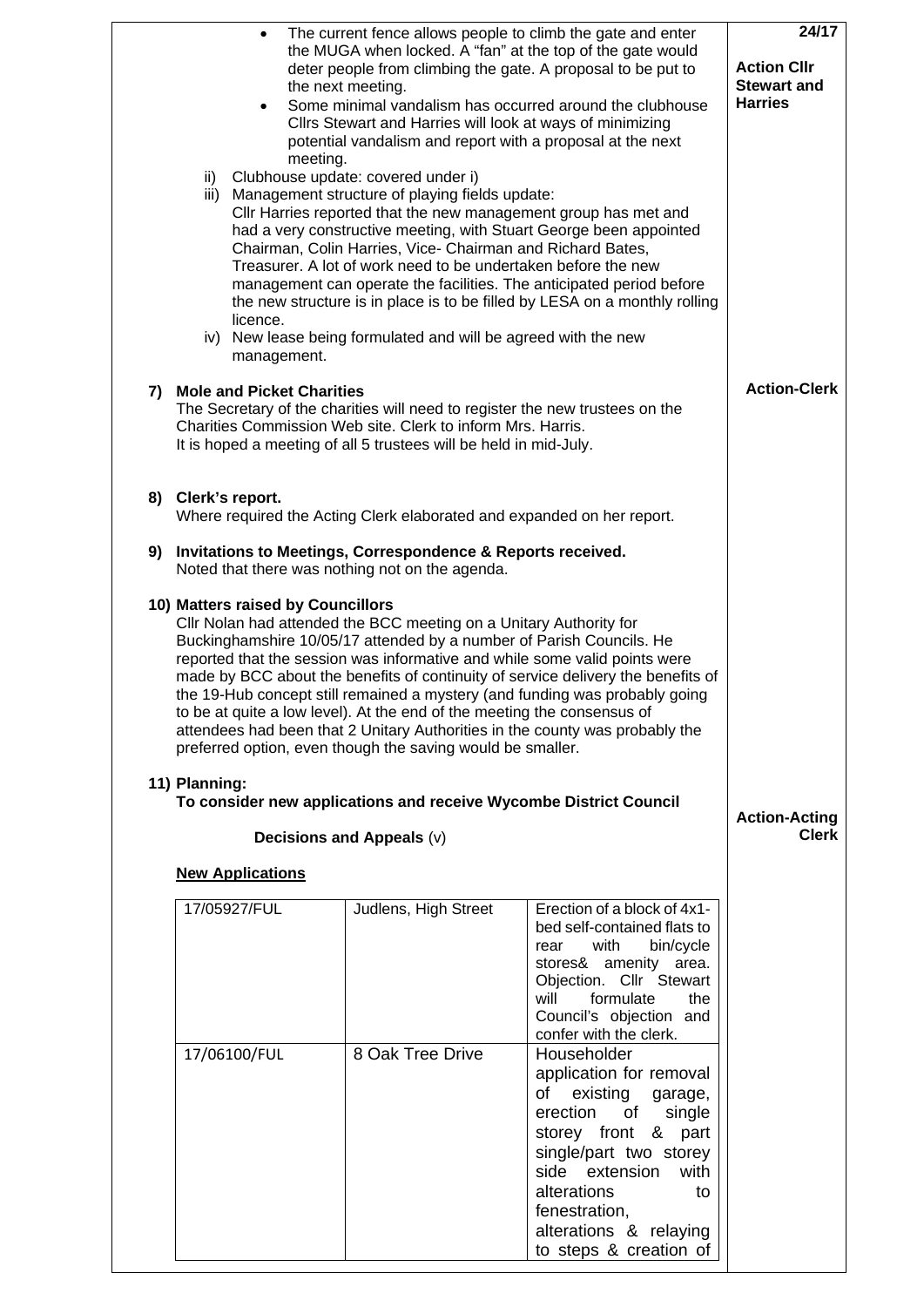|                |                                                                           | hard standing to front.<br>No objection                                                                                                                                                                                              | 25/17 |
|----------------|---------------------------------------------------------------------------|--------------------------------------------------------------------------------------------------------------------------------------------------------------------------------------------------------------------------------------|-------|
| 17/06021/FUL   | 23 New Road                                                               | Householder<br>application<br>for<br>demolition of existing<br>single<br>storey<br>rear<br>extension<br>and<br>construction of part two<br>storey,<br>part<br>single<br>side/rear<br>storey<br>extension.<br><b>No</b><br>objection. |       |
| 17/06096/FUL   | 2 Rustings Gate                                                           | Householder<br>application<br>for<br>construction of single<br>side/rear<br>storey<br>extension.<br><b>No</b><br>objection                                                                                                           |       |
| 17/06254/FUL   | 35 Beech Avenue                                                           | Householder<br>application for erection<br>of single storey rear<br>extension.<br><b>No</b><br>objection                                                                                                                             |       |
| 17/06371/FUL   | Overland, Park Lane                                                       | Householder<br>application<br>for<br>construction of single<br>side/rear<br>storey<br>extension to provide<br>annex. No objection                                                                                                    |       |
| 17/06379/CONSA | Land<br>adjacent<br><b>OS</b><br>parcel 0345, Marlow<br>Road, Cadmore End | Consultation<br>on<br>proposed diversion of<br>public footpath (LE no<br>9). No objection                                                                                                                                            |       |

## **Wycombe District Council planning decisions:** Noted

**17/05654/FUL Application Permitted** Harecramp Farmhouse Chequers Lane Cadmor Buckinghamshire HP14 3PH

Householder application for conversion of existing carport and store to habitable accommodation ancillary to main dwelling, including fenestration alterations

**17/05455/FUL Application Permitted** 38 New Road Bolter End Buckinghamshire HP14 3NA

Householder application for demolition of existing ground floor extension and construction of replacement two storey side extension, front porch, remove existing hedge and replace with a close boarded fence and replace and enlarge existing

**17/05744/FUL Application Permitted** Somervell Lammas Way Lane End Buckinghamshire HP14 3EX

*Proposal:* Householder application for construction of single storey rear extension

The meeting closed 20.55

**13)** I*n accordance with LGA 1972, ss 100 and Public Bodies (Admission to meetings) Act 1960* the meeting was closed to discuss **Finings Road Car Park**

NEXT MEETING: Ordinary meeting will be held on Monday 3<sup>rd</sup> July 2017 at 7.30pm in Cadmore End Village Hall.

**The Chairman………………………………… Date…………….**